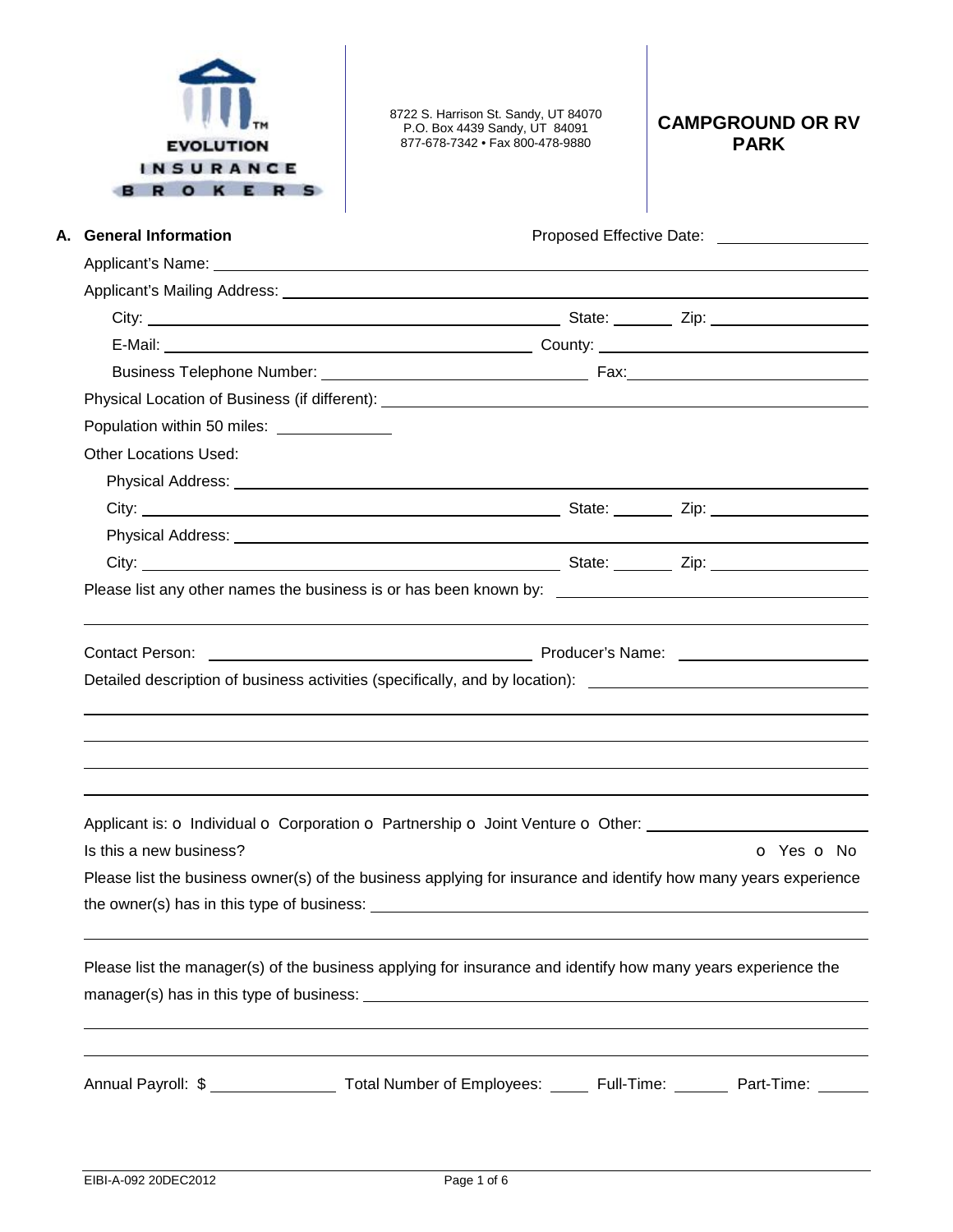Please describe the business's drug policy and what the procedure is when an applicant or employee fails a drug

test:

| services?<br>If yes, please tell us: | Does your company have within its staff of employees, a position whose job description deals with product<br>liability, loss control, safety inspections, engineering, consulting, or other professional consultation advisory<br>O Yes O No |
|--------------------------------------|----------------------------------------------------------------------------------------------------------------------------------------------------------------------------------------------------------------------------------------------|
| Employee Name: __________            |                                                                                                                                                                                                                                              |
|                                      | Business Telephone No.: <b>Example 20</b>                                                                                                                                                                                                    |
|                                      |                                                                                                                                                                                                                                              |
|                                      | Employee's Responsibilities: Next and the state of the state of the state of the state of the state of the state of the state of the state of the state of the state of the state of the state of the state of the state of th               |
| <b>B.</b> Insurance History          |                                                                                                                                                                                                                                              |
|                                      | Who is your ourrant insurance corrier (or your loot if no ourrant provider)?                                                                                                                                                                 |

# Who is your current insurance carrier (or your last if no current provider)?  $\_\_$

Provide name(s) for all insurance companies that have provided Applicant insurance for the last three years:

|                        | Coverage: | Coverage: | Coverage: |
|------------------------|-----------|-----------|-----------|
| Company Name           |           |           |           |
| <b>Expiration Date</b> |           |           |           |
| <b>Annual Premium</b>  | J         | ጥ<br>Œ    | D         |

Has the Applicant or any predecessor ever had a claim? The Contract of Monocomusic Contract of No. The Contract O

Attach a five year loss/claims history, including details. (REQUIRED)

Have you had any incident, event, occurrence, loss, or Wrongful Act which might give rise to a Claim covered by this Policy, prior to the inception of this Policy? **o Yes o No** Yes **o** No

If yes, please explain:

 

Has the Applicant, or anyone on the Applicant's behalf, attempted to place this risk in standard markets?

o Yes o No

If the standard markets are declining placement, please explain why:

# **C. Other Insurance**

Please provide the following information for all other business-related insurance the Applicant currently carries.

| Coverage Type          |      |    |
|------------------------|------|----|
| <b>Company Name</b>    |      |    |
| <b>Expiration Date</b> |      |    |
| Annual Premium   \$    | - 11 | ۰D |

## **D. Desired Insurance**

| Per Act/Aggregate                | OR | Per Person/Per Act/Aggregate |
|----------------------------------|----|------------------------------|
| $\frac{1}{2}$ \$50,000/\$100,000 |    | \$25,000/\$50,000/\$100,000  |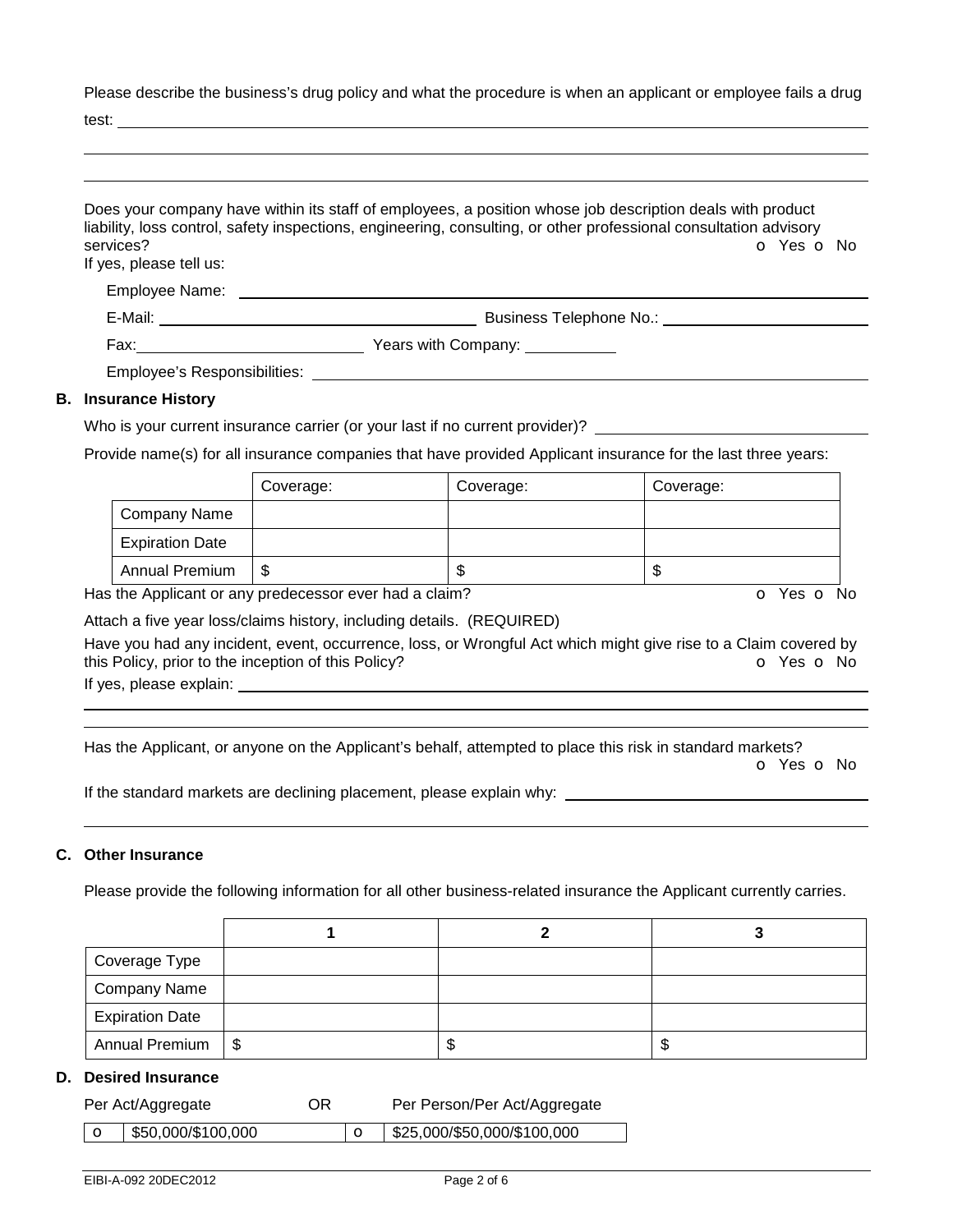| O | \$150,000/\$300,000   | O | \$75,000/\$150,000/\$300,000    |
|---|-----------------------|---|---------------------------------|
| O | \$250,000/\$1,000,000 |   | \$100,000/\$250,000/\$1,000,000 |
| O | \$500,000/\$1,000,000 | O | \$250,000/\$500,000/\$1,000,000 |
|   | Other:                |   | Other:                          |

**Self-Insured Retention (SIR):** o \$1,000 (Minimum) o \$1,500 o \$2,500 o \$5,000 o \$10,000

## **E. Business Activities**

- 1. Describe all activities for which coverage is being requested.
	- a. b.
- 2. Premises/Locations:
	- a. Size of Location:
	- b. Total Number of Campsites: Full Hookup: \_\_\_ Tent: Pull Thru:
	- c. Is there any water located on the premises? C No only the set of No only the No only the No only the No only the No only the No only the No only the No only the No only the No only the No only the No only the No only th If yes, what kind?  $\sigma$  Pond(s)  $\sigma$  Lake(s)  $\sigma$  Creek(s)  $\sigma$  River(s)

3. Does your Campground include:

|                        | <b>YES</b>   | <b>NO</b> |                                | <b>YES</b> | <b>NO</b> |
|------------------------|--------------|-----------|--------------------------------|------------|-----------|
| Playground             | $\circ$      | $\circ$   | Jacuzzi                        | $\circ$    | $\circ$   |
| <b>Recreation Hall</b> | $\circ$      | O         | Sauna                          | O          | $\circ$   |
| Laundry Room           | $\circ$      | $\circ$   | <b>Showers</b>                 | $\circ$    | $\circ$   |
| Dump Station           | $\circ$      | $\circ$   | Exercise<br>Equipment          | O          | $\circ$   |
| Mini Golf              | $\circ$      | $\circ$   | Propane                        | $\circ$    | $\circ$   |
| Hay Rides              | $\mathbf{o}$ | $\circ$   | Fishing                        | $\circ$    | $\circ$   |
| Petting Zoo            | $\mathbf{o}$ | $\circ$   | <b>Baby Sitting</b><br>Service | $\circ$    | $\circ$   |
| <b>Sport Course</b>    | $\circ$      | O         | Type:                          | O          | $\circ$   |
| Other                  | O            | O         | Describe:                      |            |           |

4. Which, if any, of the above items are charged for separately?

 5. How often is equipment checked and inspected? 6. Who is responsible for equipment maintenance? 7. Do your customers use or rent any of your equipment? **o Social CO** Yes **o** No a. Type of equipment rented: b. Manufacturer: c. Safety features: \_\_ d. Number of rentals per year: e. Do you keep any maintenance records? Communication of Yes on No. The Manuscript of Yes on No. The Manuscript of Yes on No. The Manuscript of Yes on No. The Manuscript of Yes on No. The Manuscript of Yes on No. The Manus If yes, please describe: f. Age requirements for use:

g. Do you use a release waiver form for those rentals? The contraction of Yes on No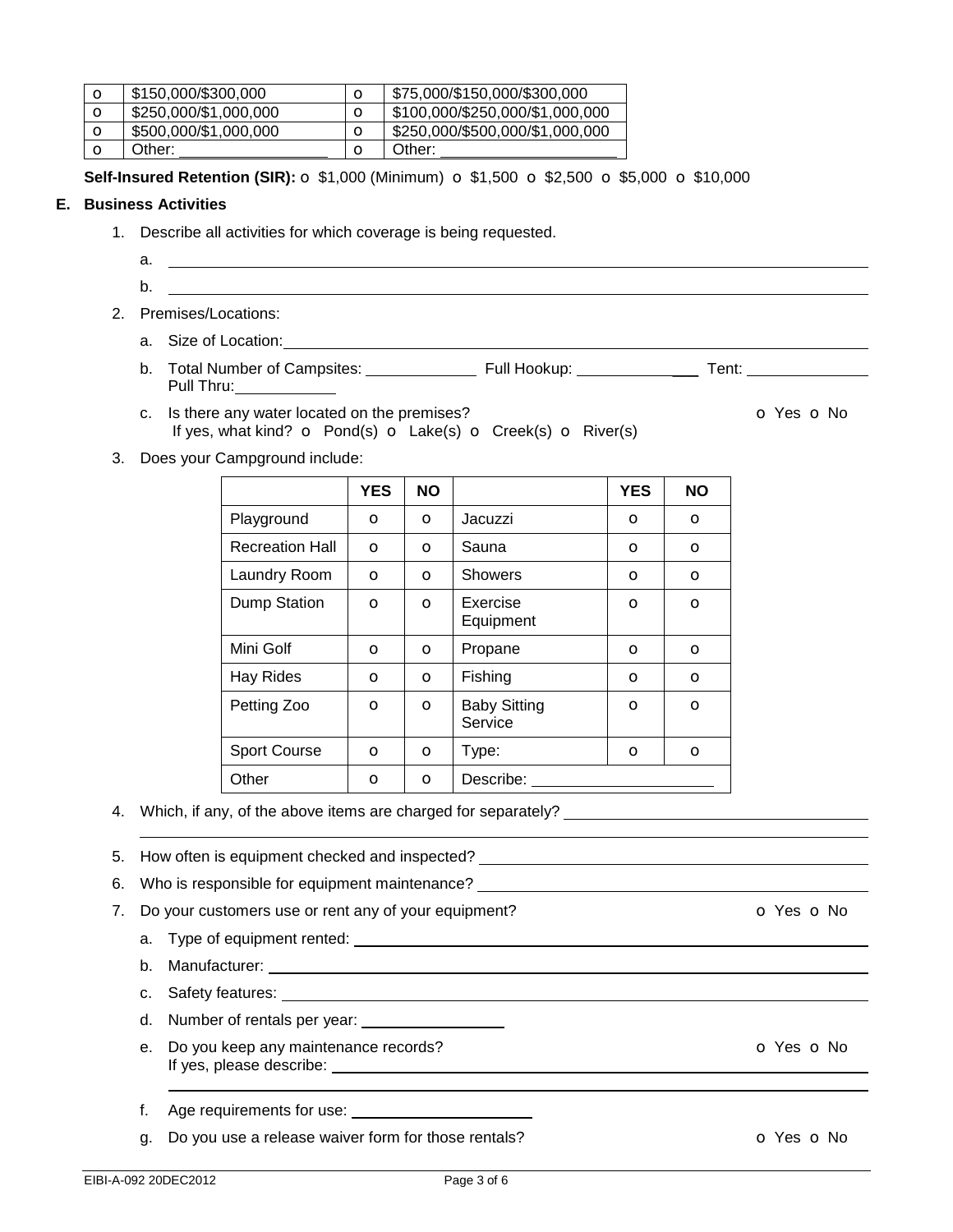| 8. Do you have an accident/emergency plan?                                                     | O Yes O No               |
|------------------------------------------------------------------------------------------------|--------------------------|
| If yes, please enclose a copy.<br>9. Are any activities supervised?<br>If no, please describe: | O Yes O No               |
| 10. Do you use registration waivers?<br>If yes, please attach a copy.                          | $\sqcap$ Yes $\sqcap$ No |
| 11. Are medical facilities or first aid stations/personnel provided?                           | $\sqcap$ Yes $\sqcap$ No |
| 12. What is the distance to the nearest medical facility?                                      |                          |
| 13. Are you inspected by any outside entity?<br>If yes, who?:                                  | $\sqcap$ Yes $\sqcap$ No |
| 14. Do you utilize Independent Contractors as employees?                                       | $\sqcap$ Yes $\sqcap$ No |
| 15. What is the minimum age of employees? $\Box$ 16-18 $\Box$ 18-21 $\Box$ 21+                 |                          |
| 16. How many employees do you utilize?                                                         |                          |

17. Are there any Independent contractors or concessions operating on your business premises? □ Yes □ No If yes, please list:

18. Have you obtained certificates of insurance from all independent contractors or concessions? □ Yes □ No If yes, please enclose copies.

#### 19. Camp Usage

| <b>Description of Campsite</b> | Annual number of sites<br>used | Charge per site |
|--------------------------------|--------------------------------|-----------------|
| Full Hookup                    |                                |                 |
| Pull Thru                      |                                |                 |
| <b>Tents</b>                   |                                |                 |
| Other:                         |                                |                 |

## 20. Average Number of Campers per site:

21. Gross Receipts:

|                     | Last Year | Estimate for this Year |
|---------------------|-----------|------------------------|
| Camping             |           |                        |
| <b>Retail Store</b> |           |                        |
| Other:              |           |                        |

#### 22. Please list all individuals or entities requiring certificates of Insurance or Additional Insureds. Include complete names and address, as they should appear on the form. Explain all others.

| Land<br>Owner | Government<br>Agency | Concessions<br>Contracts | Other |
|---------------|----------------------|--------------------------|-------|
| $\Box$        |                      |                          | □     |
| П             | □                    |                          |       |
| П             | □                    |                          |       |
| П             | П                    |                          |       |

## 23. Checklist of items needed if coverage is bound:

| <b>Brochure</b>         | <b>Advertising Materials</b> |
|-------------------------|------------------------------|
| <b>Personnel Roster</b> | <b>Registration Form</b>     |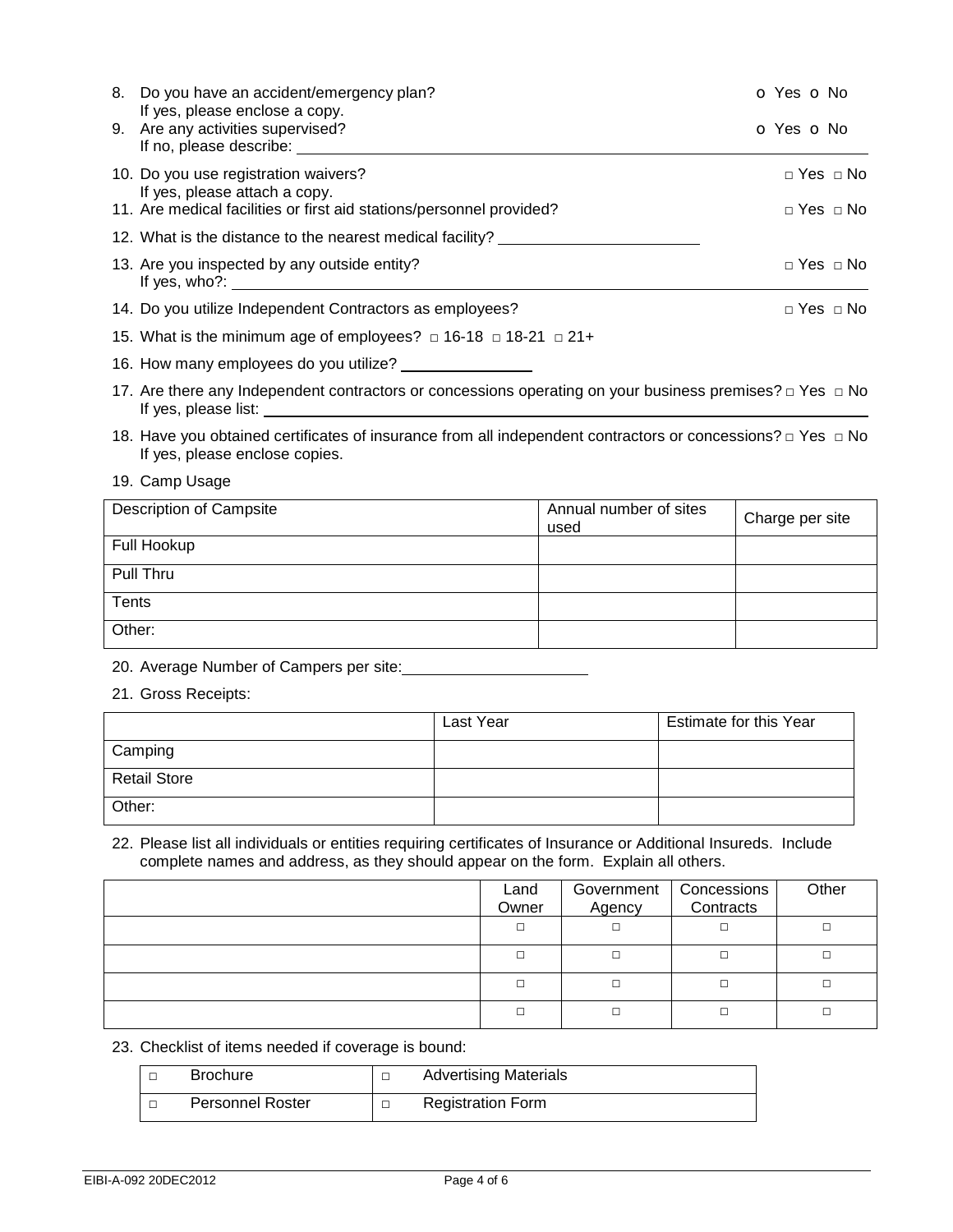| $\Box$ | <b>Emergency Plan</b>      | Operating Plan, Procedural Manual (Optional) |
|--------|----------------------------|----------------------------------------------|
| $\Box$ | Liability Waiver (if used) | First Aid Kit List                           |
| П      | Staff Manual (Optional)    |                                              |

NOTE: Not everyone will have all these items. Not all these items are essential. EIB will work with you to develop the required materials that you may not have.

### **REPRESENTATIONS AND WARRANTIES**

The "Applicant" is the party to be named as the "Insured" in any insuring contract if issued. By signing this Application, the Applicant for insurance hereby represents and warrants that the information provided in the Application, together with all supplemental information and documents provided in conjunction with the Application, is true, correct, inclusive of all relevant and material information necessary for the Insurer to accurately and completely assess the Application, and is not misleading in any way. The Applicant further represents that the Applicant understands and agrees as follows: (i) the Insurer can and will rely upon the Application and supplemental information provided by the Applicant, and any other relevant information, to assess the Applicant's request for insurance coverage and to quote and potentially bind, price, and provide coverage; (ii) the Application and all supplemental information and documents provided in conjunction with the Application are warranties that will become a part of any coverage contract that may be issued; (iii) the submission of an Application or the payment of any premium does not obligate the Insurer to quote, bind, or provide insurance coverage; and (iv) in the event the Applicant has or does provide any false, misleading, or incomplete information in conjunction with the Application, any coverage provided will be deemed void from initial issuance.

The Applicant hereby authorizes the Insurer and its agents to gather any additional information the Insurer deems necessary to process the Application for quoting, binding, pricing, and providing insurance coverage including, but not limited to, gathering information from federal, state, and industry regulatory authorities, insurers, creditors, customers, financial institutions, and credit rating agencies. The Insurer has no obligation to gather any information nor verify any information received from the Applicant or any other person or entity. The Applicant expressly authorizes the release of information regarding the Applicant's losses, financial information, or any regulatory compliance issues to this Insurer in conjunction with consideration of the Application.

The Applicant further represents that the Applicant understands and agrees the Insurer may: (i) present a quote with a Sublimit of liability for certain exposures, (ii) quote certain coverages with certain activities, events, services, or waivers excluded from the quote, and (iii) offer several optional quotes for consideration by the Applicant for insurance coverage. In the event coverage is offered, such coverage will not become effective until the Insurer's accounting office receives the required premium payment.

The Applicant agrees that the Insurer and any party from whom the Insurer may request information in conjunction with the Application may treat the Applicant's facsimile signature on the Application as an original signature for all purposes.

The Applicant acknowledges that under any insuring contract issued, the following provisions will apply:

1. A single Accident, or the accumulation of more than one Accident during the Policy Period, may cause the per Accident Limit and/or the annual aggregate maximum Limit of Liability to be exhausted, at which time the Insured will have no further benefits under the Policy.

2. The Insured may request the Insurer to reinstate the original Limit of Liability for the remainder of the Policy period for an additional coverage charge, as may be calculated and offered by the Insurer. The Insurer is under no obligation to accept the Insured's request.

3. The Applicant understands and agrees that the Insurer has no obligation to notify the Insured of the possibility that the maximum Limit of Liability may be exhausted by any Accident or combination of Accidents that may occur during the Policy Period. The Insured must determine if additional coverage should be purchased. The Insurer is expressly not obligated to make a determination about additional coverage, nor advise the Insured concerning additional coverage.

4. The Insurer is herein released and relieved from any and all responsibility to notify the Insured of the possible reduction in any applicable Limit of Liability. The Insured herein assumes the sole and individual responsibility to evaluate, consider, and initiate a request for additional coverage or reinstatement of the annual aggregate Limit of Liability which may be exhausted by any single Accident or combination of Accidents during the Policy Period.

| Dated:     | Dated:        |
|------------|---------------|
| Applicant: | Agent/Broker: |
| Signature  | Signature     |